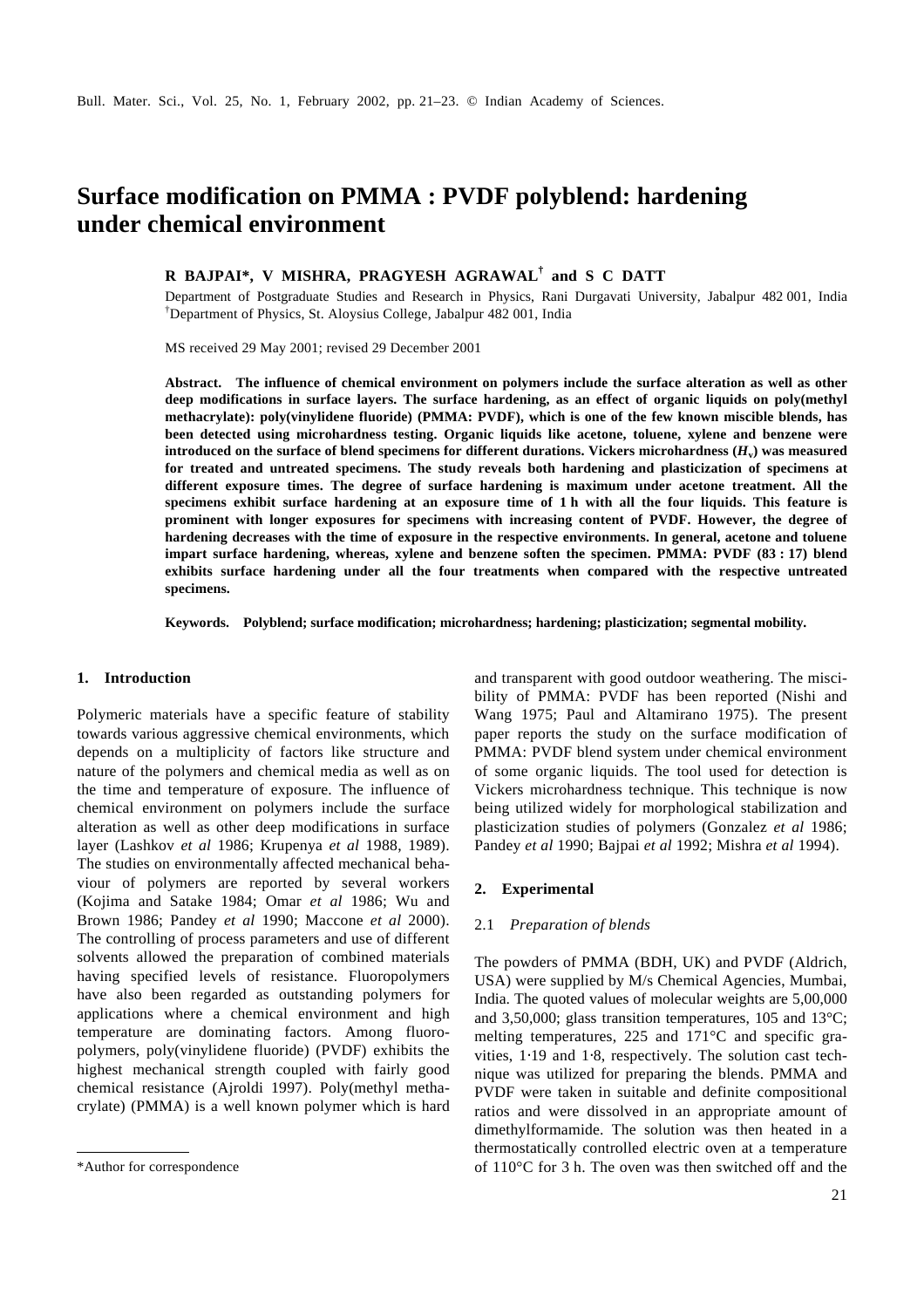glass mould along with the solution was given sufficient time to cool down (nearly 24 h). Samples of 1 sq cm size and 0⋅05 cm thickness were cut from the pellets for the chemical treatment.

#### 2.2 *Chemical treatment*

Organic liquids viz. benzene, toluene, xylene and acetone, were introduced onto the indentation area from a clean glass syringe at the beginning of each test and in the cases, where rapid evaporation occurred (e.g. acetone), more liquid was delivered from the syringe during the course of indentation so that the test area was always flooded. These liquids were poured onto the surface for a definite time period, after which the liquid was sucked out with the help of blotting paper.

#### 2.3 *Analytical method*

The blend specimens were indented at room temperature by Vickers diamond pyramidal indenter attached to Carl-



**Figure 1.** Variation of  $H_v$  with pouring time for blend specimens with 95 : 5 wt% ratio: ×, untreated; o, acetone; +, toluene;  $\square$ , xylene and  $\triangle$ , benzene.



**Figure 2.** Variation of  $H_v$  with pouring time for blend specimens with 91 : 9 wt% ratio: ×, untreated; o, acetone; +, toluene;  $\square$ , xylene and  $\triangle$ , benzene.

Zeiss NU-2 microscope. The specimens were indented at the load of 80 g. The diameter of indentations were measured using a micrometer eyepiece. For each test the duration of indentation was 30 s. For each load at least five indentations were made at different points of the specimens and average hardness number was calculated. The Vickers hardness number,  $H_v$ , was calculated from the relation:

$$
H_{\rm v} = (1.854 \times L)/d^2 \,\text{kg/mm}^2,
$$

where *L* is load and *d* the length of diagonal of indentation in mm.

### **3. Results and discussion**

Figures 1–4 illustrate the decreasing nature of the level of *H*v of PMMA: PVDF blends having different PVDF contents (5, 9, 13 and 17 wt%) with increasing pouring time for different chemical environments. Figure 1 depicts the variation of  $H_v$  level of 95 : 5 blend. It is observed that the  $H<sub>v</sub>$  level is different for blend specimens treated under different chemical environments. The  $H<sub>v</sub>$  level is found to decrease with increasing pouring time for all chemically treated blend specimens. This agrees with the fact that the small amount of plasticizer always increases the strength (Tager 1978; Mishra *et al* 1994). The level of  $H_v$  is highest under acetone environment and lowest in case of benzene environment amongst the organic liquids studied. For acetone environment, the  $H<sub>v</sub>$  profile is such that there is a sharp decrease in  $H_v$  level for the 1–5 min duration of exposure and remarkably less change is observed between the 5 and 45 min exposure, beyond which the level of  $H_v$ decreases sharply again. The higher  $H<sub>v</sub>$  levels at all pouring time under acetone environment than that of untreated ones, suggest the occurrence of surface hardening. The degree of hardening tends to decrease with increasing time of exposure. Toluene environment also hardens the blend specimens up to the pouring time of 45 min. The



**Figure 3.** Variation of  $H_v$  with pouring time for blend specimens with  $87 : 13$  wt% ratio:  $\times$ , untreated; o, acetone; +, toluene;  $\Box$ , xylene and  $\Delta$ , benzene.